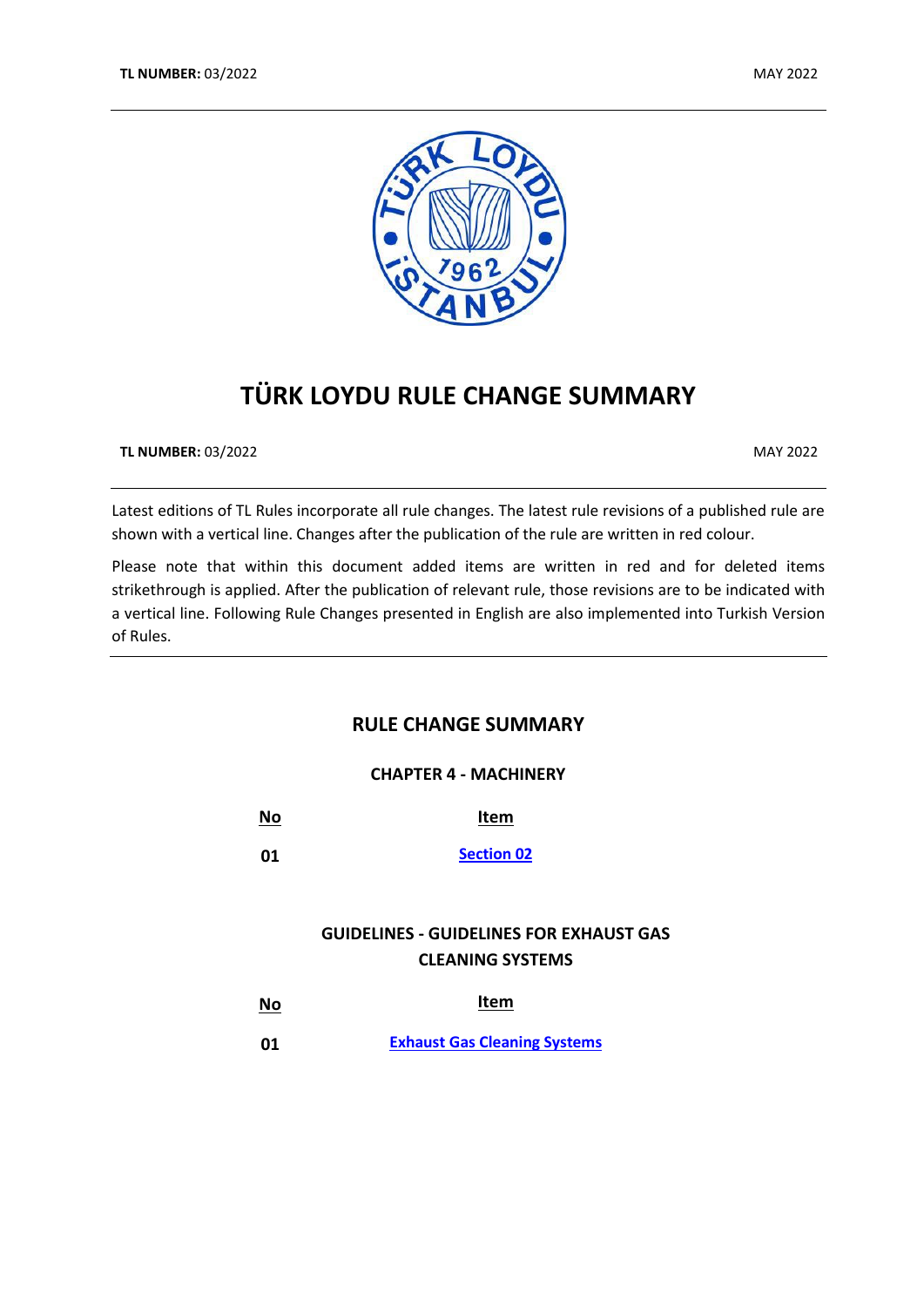### **PART B – CHAPTER 4 MACHINERY**

### <span id="page-1-0"></span>**01. Section 2 – Internal Combustion Engines and Air Compressors**

**Revision Date:** February 2022

**Entry into Force Date:** 1 June 2022

References in items M.1 and M.5.3 in Section 2 of Chapter 4 were revised according toMEPC.340(77) as below:

#### **M. Exhaust Gas Cleaning Systems**

#### **1. General**

Exhaust gas cleaning systems shall comply with the applicable statutory requirements. In case of sea going ships requirements stipulated in the MARPOL Convention are to be observed. In case of wet exhaust gas cleaning systems (scrubber systems) IMO Resolution MEPC.340(77) MEPC.259(68) applies.

……………………………………

#### **5.3 Washwater criteria**

Where the exhaust gases are washed with water, discharged wash water has to comply with criteria as specified in IMO Resolution MEPC.340(77) MEPC.259(68) .

## **GUIDELINES – GUIDELINES FOR EXHAUST GAS CLEANING SYSTEMS**

#### <span id="page-1-1"></span>**02. Exhaust Gas Cleaning Systems**

#### **Revision Date:** February 2022

#### **Entry into Force Date:** 1 June 2022

Items C.1 and C.6.4 in Guidelines for Exhaust Gas Cleaning Systems were revised according to MEPC.340(77) as below:

#### **C. EGCS-SOx**

#### **1. General**

This subsection provides requirements on the arrangements and system design for exhaust gas cleaning systems designed primarily for the removal of  $SO<sub>x</sub>$  emissions, or scrubbers, as they are commonly known. The intent is that these requirements supplement the statutory emissions performance testing, survey, and certification requirements of the applicable IMO Regulations and Guidelines. At the time of issuance of this Guideline, the applicable Guidelines for  $SO_x$  exhaust gas cleaning systems are *2021 2015 Guidelines for Exhaust Gas Cleaning Systems*, adopted by IMO Resolution MEPC.340(77) MEPC.259(68).